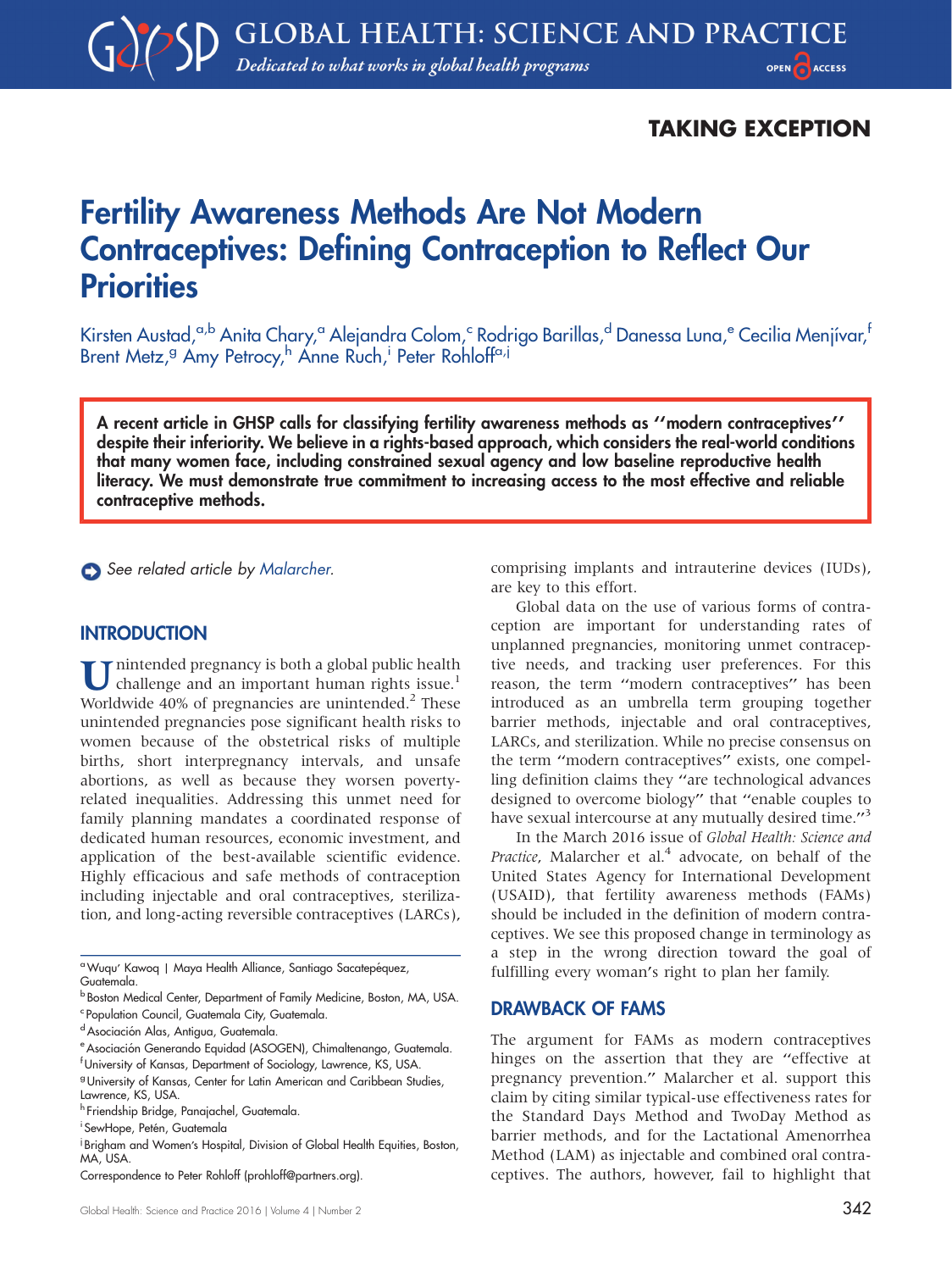FAMs are outperformed by LARCs with efficacy rates of 99.95% for the currently available implant, 99.8% for the levonorgestrel IUD, and 99.2% for the copper IUD, all within the first year of use.<sup>5</sup> These differences become even more pronounced when extended over the decades of a woman's reproductive lifetime, a time frame more relevant to patients.

Also missing from Malarcher et al.'s article is a discussion of the significant limitations of FAMs that limit their real-world utility. Both the Standard Days Method and TwoDay Method assume that a woman has the agency to say no to intercourse during her fertile period, a choice not available to the 10% to 50% of women who experience sexual violence and coercion worldwide.<sup>6</sup> This limitation is of particular importance for adolescent girls, up to one-third of whom report that their first sexual experience was forced, according to the World Health Organization's (WHO's) ''World Report on Violence and Health."<sup>7</sup>

Additionally, LAM is by definition only a temporary solution to be used in the immediate 6-month postpartum period. Six months is shorter than the medically recommended interpregnancy interval of about 3 years, $^8$  and thus LAM must, at best, be conceived as only a bridge to a longer-term method. Moreover, LAM is ineffectual for the 20% to 81% of eligible women who will begin menstruating before 6 months postpartum, despite exclusive breastfeeding.<sup>9</sup> Sudden return of menses during a period in which a woman anticipated she would have had reliable contraception leaves her vulnerable to an unplanned pregnancy.

## TIERED-EFFICACY COUNSELING AND **POLICY**

Malarcher and colleagues also argue that redefining FAMs as modern contraceptives will facilitate increased investments in their introduction and provision. But in what way does that prioritization of resources serve the needs of vulnerable women? Ideally, family planning counseling should be non-directive. It should help a woman clarify her unique desires and preferences, and it should effectively provide her with the information necessary to make her informed personal choice. To this point, research shows that the absolute effectiveness of a method for pregnancy prevention is the most important factor cited by end

users when choosing a method, even over other "Modern considerations such as side effects.<sup>10,11</sup>

An important aid in educating women on **anumbrellaterm** their choices is the evidence-based WHO tieredefficacy graphic, which provides pictures of all contraceptive methods in 4 rows, beginning with the most effective types (LARCs and sterilization) in the top row and ending with the least effective methods (withdrawal and spermicides) in the bottom row. Despite such visual aids, communicating actual-use failure rates in a way women can easily understand can be difficult.<sup>12,13</sup> Clearly communicating to women which forms of contraception are most effective and reducing barriers to their access must be public health priorities.

Categorizing FAMs as modern contraceptives, classified as as Malarcher et al. seek to do, is counterproductive to these goals. Their proposed shift in terminology risks sending an incorrect message to women, medical providers, and policy makers that we should think of all contraceptive methods as equally effective under real-world conditions. For a useful analogy within another field of **The Standard** medicine, consider a patient with high cholesterol for which there are 2 treatments, one of which is 20 times more effective than the other at preventing deadly heart attack and stroke (roughly the same efficacy of LARCs vs. non-LARCs for pregnancy prevention<sup>14</sup>). In this situation, the patient is best served if the physician first draws attention to the most effective treatment, including a fair assessment of side effects and other drawbacks, and then continues on to the entire list **The Lactational** of less efficacious options, none of which need be **Amenorrhea** withheld if the patient's values and goals are not met by the first-line treatment. We should approach undesired fertility with this same seriousness and with the same fair assessment of efficacy data because decisions about contraception can also be lifesaving. This is true for many of the 47,000 women who die each year seeking unsafe abortions for undesired pregnancies, which are largely preventable by existing, highly efficacious contraceptive methods.

In this discussion, it is important not to place the most effective contraceptive methods such as **Method** LARCs in opposition to other family planning **effectiveness is the** methods. We do not mean to suggest that the **most important** capacity for provision of these most effective factor cited by end contraceptive methods should completely replace **users when** teaching on FAMs. However, all modern, non- choosing a FAM methods require intentional investments in **method.** infrastructure and human capital. Terminology

contraceptives'' is describing barrier methods, injectables, oral contraceptives, implants, IUDs, and sterilization.

We see Malarcher and colleagues' call for fertility awareness methods to be modern contraceptives as a step in the wrong direction.

Days Method and TwoDay Method assume women have the agency to say no to sex during her fertile period.

Method is only a temporary solution to be used in the immediate 6-month postpartum period.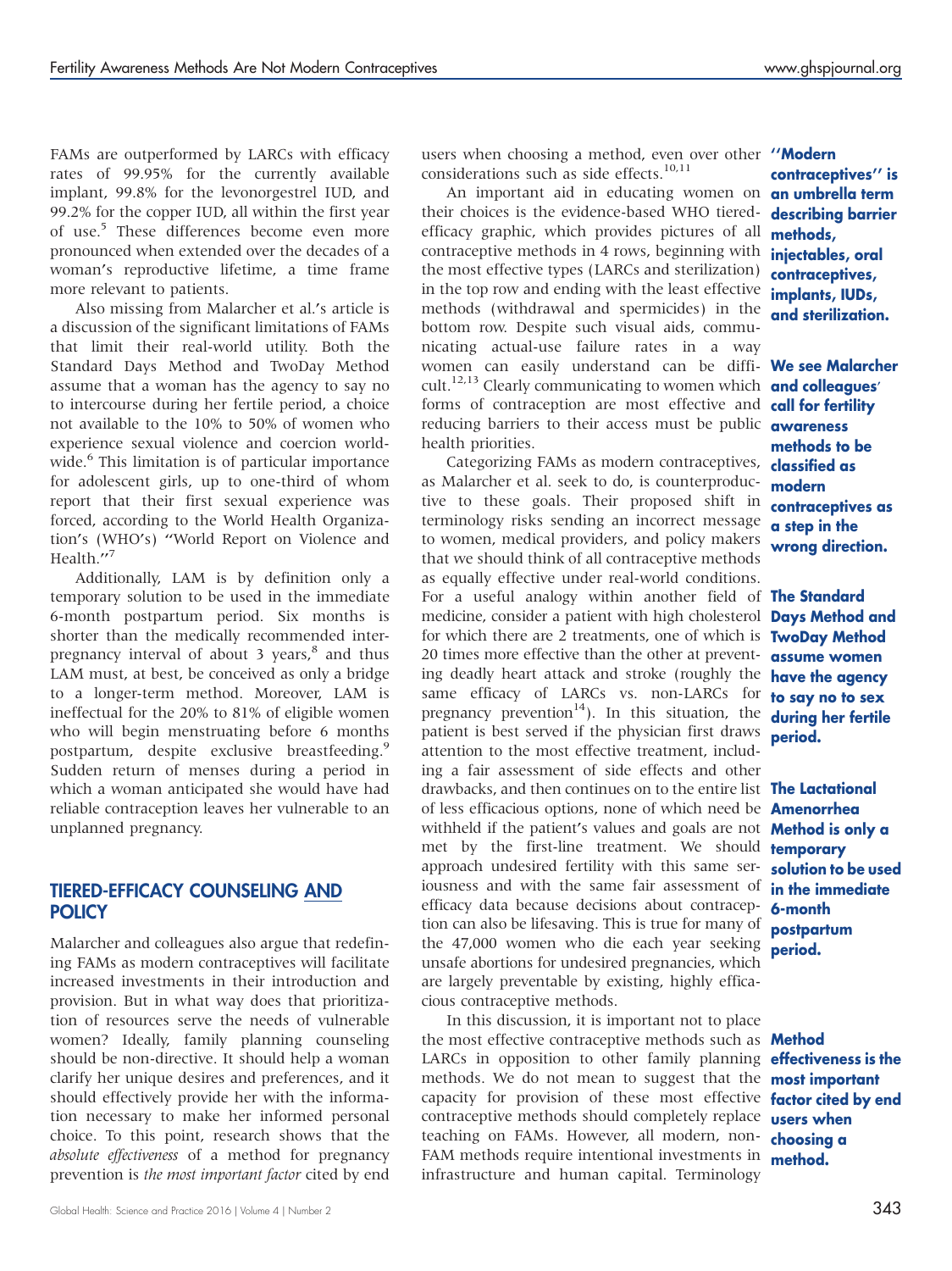fertility awareness methods sends an incorrect message that we should think of all contraceptives as equally effective under real-world conditions.

**The proposed shift** that overestimates the real-world efficacy of in terminology for FAMs may serve to undermine these necessary investments, such as securing supply chains for LARCs and increasing trained providers, which underlie the current crisis of access to family planning in many low- and middle- income countries. In the final analysis, this end may be best served by replacing the vocabulary of modern and traditional contraception with a classification system based solely on method effectiveness, such as that provided by the WHO tiered-efficacy chart. Vulnerable women around the world are best served both by individualized counseling and national or regional policies that prioritize the most effective methods of pregnancy prevention, as women themselves continue to request.<sup>10,11</sup>

#### A RIGHTS-BASED APPROACH

The best solution may be to replace the vocabulary of modern vs. traditional contraception by classifying methods solely on their effectiveness.

Maintaining choice in decisions regarding contraception is fundamental—a point which Malarcher and colleagues do effectively point out—and one which is a basic issue of human rights.<sup>15</sup> A woman may choose any method of contraception for reasons as varied as personal perception of side effects, cultural norms, religious beliefs, or prior negative experience with a method, all of which must be respected.

The core challenge is teaching counselors to remain sensitive to these factors while also clarifying misinformation about effective contraception. For example, studies have catalogued a multitude of factual misperceptions among end users about LARCs, such as beliefs that IUDs cause infertility or chronic pelvic pain or that they lead to reproductive malignancies.<sup>16</sup> If we do not develop effective techniques for ensuring that women correctly understand the medical facts, then we are providing "free choice" in name only. Categorizing FAMs as modern contraceptive techniques, by overestimating their real-world effectiveness and the level of autonomy and agency that women can exercise when deploying them, only exacerbates this central issue.

### ON THE GROUND

The authors of this piece are united by our work for reproductive justice in Guatemala. A lowermiddle-income country, Guatemala provides a case study of the systemic barriers that compromise women's ability to plan their fertility. Guatemala has one of the highest total fertility rates in Latin America. According to a large-scale national survey, 56% of women do not want to have more children. One in 3 Guatemalan women has an unmet need for a modern contraceptive method (excluding FAMs), and this need is even more marked among indigenous women and adolescent girls.<sup>17</sup>

The utility of FAMs is greatly restricted in Guatemala, because many women have limited power to choose whether or not to engage in sexual intercourse. Sexual violence was a commonly used military weapon during the country's civil war from 1960 to 1996 and remains unsettlingly prevalent today. Similarly, poor understanding of fertility means that FAMs often fail to meet the family planning needs of adolescents, who give birth to 1 in every 5 children born in Guatemala.<sup>17</sup> The country's Ministry of Education, tasked with offering sexual education in public schools since 2010, has delayed its implementation under pressure from religious authorities and prominent political figures. As a result, women have little access to formal public sexual health education necessary to help them make more informed reproductive choices. Many of our patients, clients, and beneficiaries report that sex and sexuality were taboo topics within their households when they grew up, and women's baseline understanding of their menstrual and fertility cycles are low. Promoting FAMs within these contexts of constrained sexual agency and low baseline reproductive health literacy is an immediately dangerous strategy.

We strongly believe tiered-efficacy family planning efforts are part of the solution to these pressing human rights problems. How we talk about contraception reflects our priorities to women and to the global health community. Terminology used to classify methods should reflect women's desires for highly efficacious contraception and should reflect the realities of women's social positions and restricted agency in many settings. This end is best served by clearly stating that modern contraceptive methods and FAMs are *not* equal tools. We hope that USAID and other policy and funding agencies will work to expand women's access to safe and effective contraceptive technology, in defense of the human right to reproductive freedom.

Acknowledgments: The authors thank members of their respective institutions who provided valuable feedback on this article, including David Flood, Nora King, Sarah Messmer, and Boris Martinez.

Competing Interests: None declared.